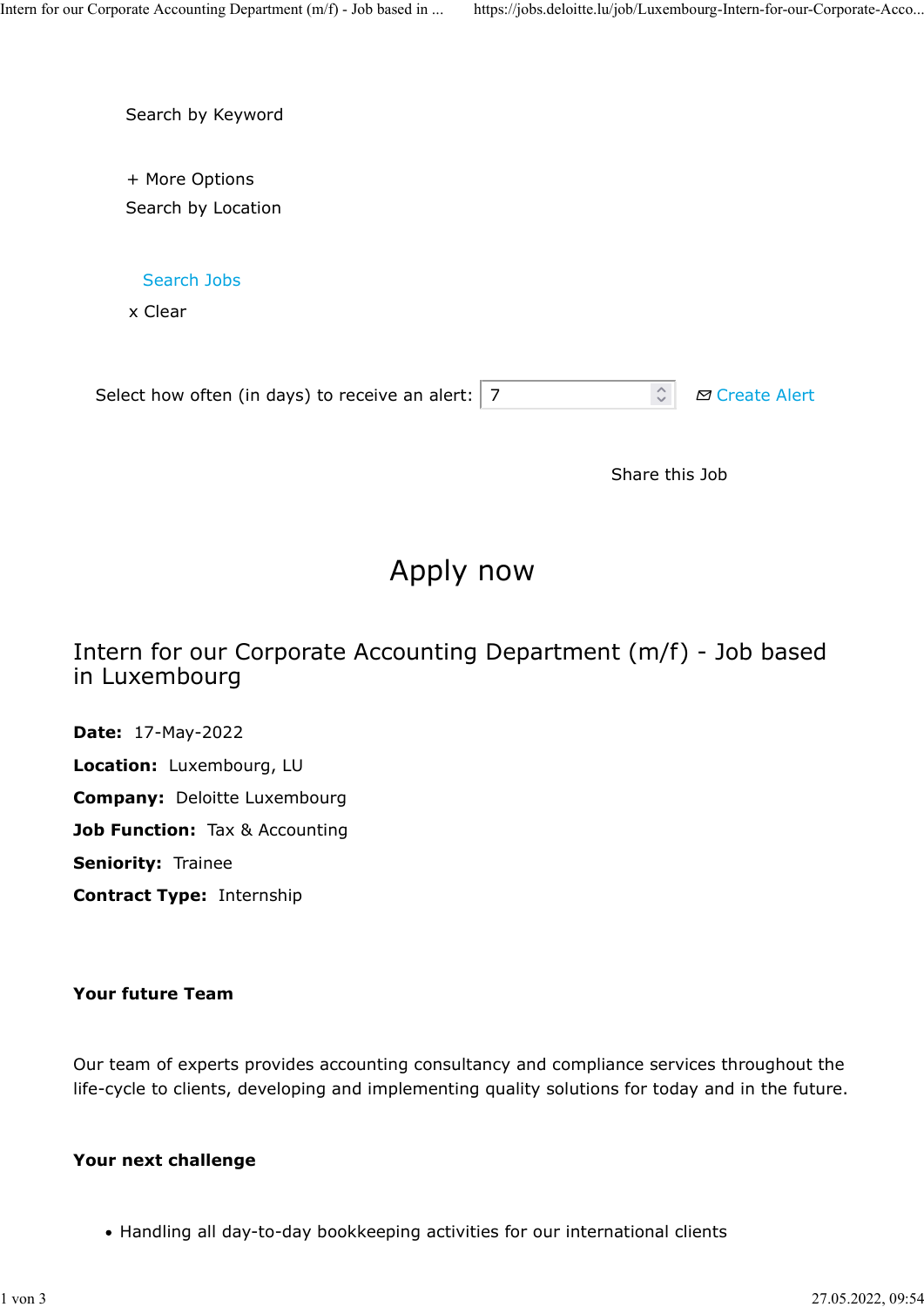- Preparing the annual financial statements and periodic reports in Luxembourg Generally Accepted Accounting Principles (Lux GAAP) but also International Financial Reporting Standards (IFRS) and US GAAP
- Coordinating indirect and direct tax returns and tax provisions services in collaboration with our international tax department
- Preparing consolidated accounts
- Remaining current on recent developments and changes relating to accounting area

## Your skills

- Hold or be soon graduated from a Bachelor Degree in Accounting
- Proficiency in English and fluency in either German or French is considered as an asset
- Be looking for your final-year internship
- Distinguish yourself by your organizational skills, flexibility and ability to meet strict deadlines
- Be eager to learn and to evolve
- Demonstrate MS-Office / Bob 50 software literacy

## We want to hear from you! Join us and...

- Work alongside recognized experts
- Be offered a complementary health insurance, conciergerie services, car leasing possibilities and much more ...
- Experience our commitment towards CSR and have the chance to actively contribute to our daily efforts to have the best possible impact on our society
- Enjoy and promote diversity in our multicultural teams

## What impact will you make?

Every day, your work will make an impact that matters, while you thrive in a dynamic culture of inclusion, collaboration and high performance. Deloitte is where you will find unrivalled opportunities to succeed and realize your full potential

Our global standards enable us to deliver consistent, exceptional services across the globe, whilst continuously developing our Talents. Click here to discover what is expected from you in this role.

Get to know more about Deloitte; **Facebook page, LinkedIn page or website** 

Deloitte Luxembourg, with around 2,300 employees and with more than 77 nationalities, is a member of Deloitte Touche Tohmatsu Limited, one of the world's leading professional services firms in audit, tax, financial advisory and consulting. Every day our multidisciplinary teams work together to offer innovative solutions to our clients' complex issues. At the heart of Europe, Luxembourg is a cosmopolitan economic center. The thriving diverse cultural life, the many sporting activities and its vast open spaces make Luxembourg unique and a great place